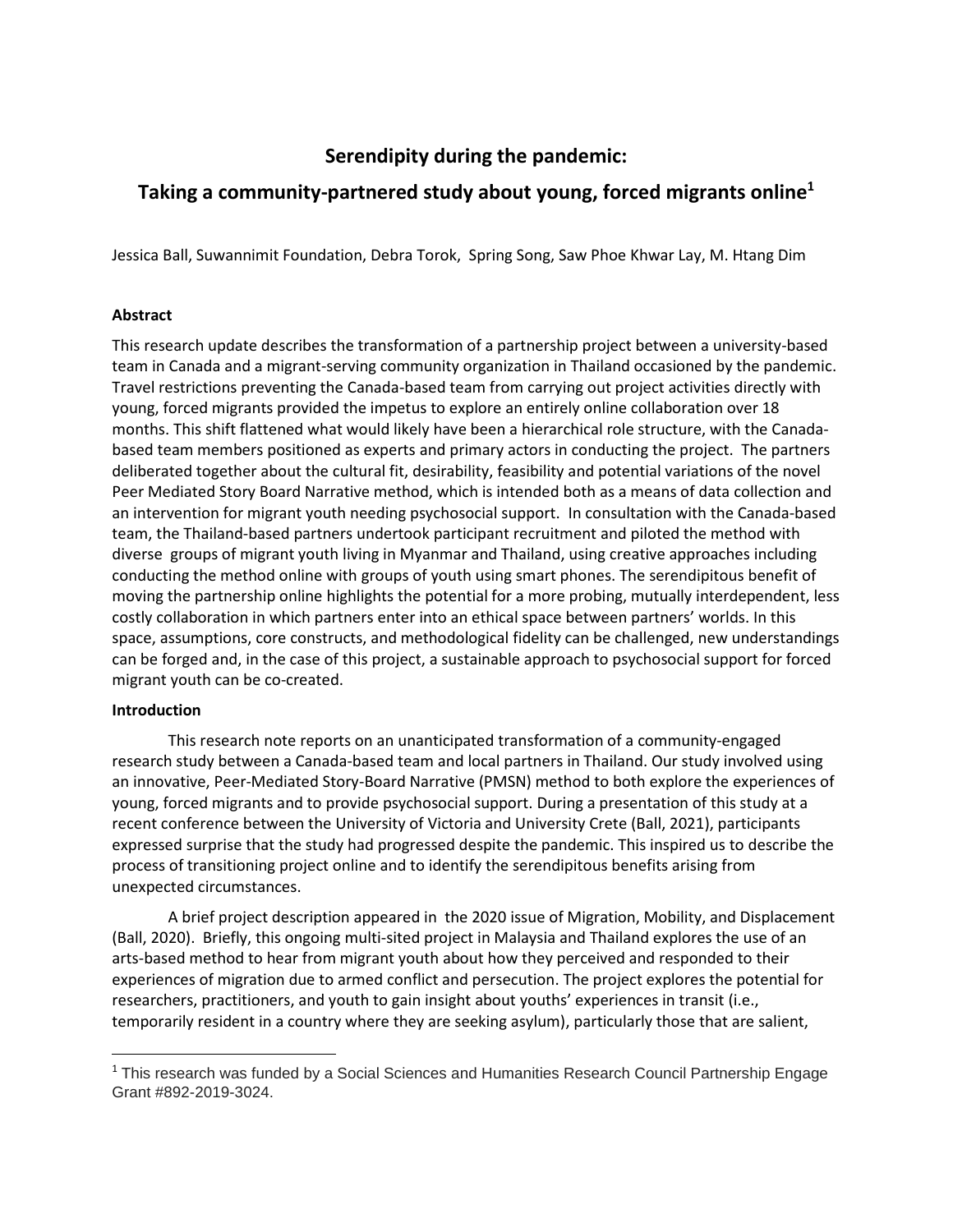problematic or helpful in diverse circumstances; that is, what is it about forced migration that is most interesting, concerning, and important to forced migrant youth themselves? A goal is to shift from solely investigator or theory-driven constructs and lines of inquiry to those generated by youth themselves, recognizing that these may overlap. In the PMSN method, individual youth are gathered into groups of about five peers, and each is given materials to create a large poster or 'Storyboard' depicting how their migration journey affected their sense of self, belonging, and future aspirations. The group is then convened for one, or sometimes several sessions, when youth offer to show and explain what is depicted on their Storyboard. During peer-mediation, peers ask questions, make comments, provide encouragements, or reflect on aspects that strike them. A trained group facilitator organizes the process and assists as needed. Youth's individual Storyboard Narratives serve as one form of data collection, and the peer mediation, or sharing of individual youth's accounts in small peer groups, serve as another form of data collection. Data collection in Malaysia was completed before the pandemic, involving a Canada-based team travelling to Kuala Lumpur to recruit 55 participants and facilitate the small group process in migrant-serving schools and community organizations. An example of this work is reported by Torok and Ball (2021).

### **Taking the project online**

The Thailand-sited part of this program of research received primary funding in March 2020, just as the world was facing pandemic-related travel restrictions. The partner for this part of the research is Suwannimit Foundation, a migrant-serving, non-government organization (NGO) based in Mae Sot near the Thailand-Myanmar border. When the study was conceived and the partnership was confirmed, the study plan called for project team members from the University of Victoria in Canada to travel twice to Thailand during 2020 to lead small groups of forced migrant youth in the PMSN, partly to collect narrative data about migrant youths' experiences, and partly to assess the potential of the PMSN to generate needed psychosocial support for forced migrant youth in a context where counselling and specialist services are not available. Additional goals were to collaborate with the community partner on the creation of a training manual for the PMSN, and to deliver two workshops to introduce the PMSN method to practitioners at local NGOs, migrant learning centres, and refugee camps.

While collaboration with the Thai partner was planned, the original project plan clearly positioned the Canada-based team in the role of teaching about the PMSN method, directing recruitment of youth who met the study criteria, and facilitating the PMSN small groups. The Thai partner and their associates were positioned as the beneficiary of the training, and as assistants in practical tasks such as event planning, translation, and transcription. The Canada-based team planned to obtain feedback from the Thai partner on a draft procedures manual, to learn about their service delivery needs and goals, and to assess whether the PMSN was fitting and feasible as a medium for insight-generation and psychosocial support for forced migrant youth. However, it was anticipated that the Canada-based team would be sharing their expertise more than the Thai-based team would be sharing theirs, reflecting a very limited form of partnership typical of many collaborations between partners in the global north and global south and between university and community partners. As governments, universities, and funding agencies halted international travel, the Canadian and Thai partners were faced with a choice to either postpone the project until after the pandemic or find an alternative way to conduct it. In March 2020, we began a new kind of journey in partnered research that transformed and improved the project, by moving our collaboration online.

### **Interrogating key concepts**

As our project got underway in March 2020, the Canada- and Thai-based team members began meeting online for about 90 minutes each time, approximately every three weeks. The primary Thai partner, Suwannimit Foundation, welcomed three practitioners from other local organizations working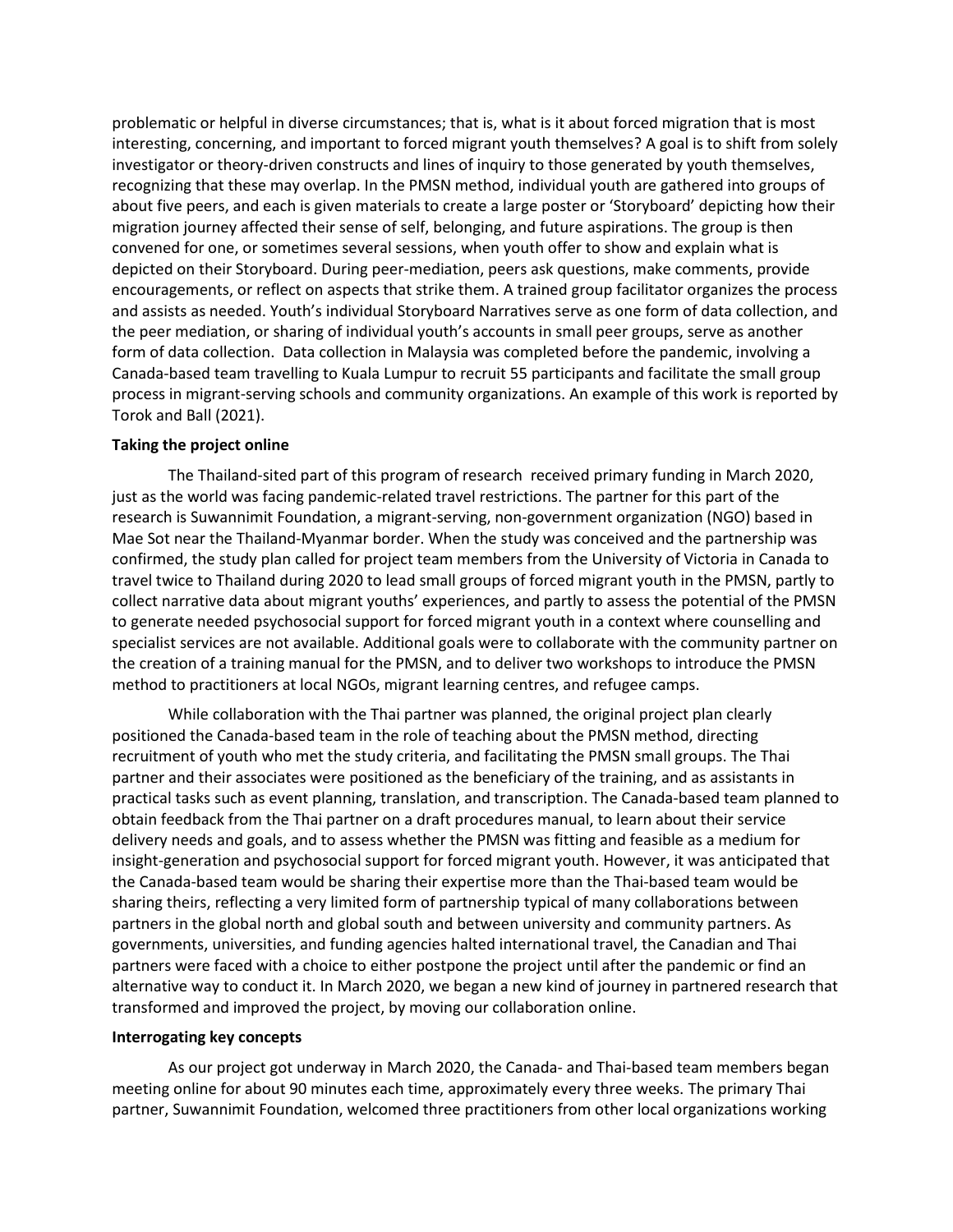with forced migrant youth to join these sessions. The Canada-based team had created a draft manual for using the PMSN, and our meetings began by discussing its content as a way of familiarizing everyone with the method. Initial comments by Thai-based partners focused on concrete details about how to deliver the PMSN. These quickly gave way to questions about the meaning of core concepts that the Canada-based team intended as focal points for migrant youth to organize their visual Storyboards and subsequent Story-Board Narratives. Experience in Malaysia had shown that youth were more able to start on their Storyboards if they were given a few key concepts (or outcomes) to reflect upon, rather than a completely open-ended task. Youth were asked how their migration experience affected their identity, sense of belonging, and future aspirations. For the Canada-Thai collaboration, these organizing concepts, initially intended as helpful starting points for self-reflection, have been a focal point of debate and some consternation.

A shared understanding of the meaning and relevance of 'future aspirations' was quickly established. The Thai-based team members frequently conduct life skills workshops with migrant youth in which goal-setting and future planning is often a focus. In contrast, while everyone shared an understanding of the abstract meanings of identity and belonging, the Thai partners explained that these notions are not endemic and that most migrant youth were not likely to understand them beyond their most concrete manifestations; for example, one's identity is stated on an identity card, and one's belonging is known in terms of membership in a family, organized group, or place of residence in a particular boarding house, refugee camp, or other social setting. They explained that Thai and Myanmar cultures do not foster self-searching or self-disclosure about an individual's place in the world or how one sees oneself, apart from the way one is formally defined in society and the roles one occupies in relation to others. We began to discuss the extent, nature, and sources of such cultural differences.

As we established that the initial organizing concepts were not readily understood in an abstract way in Thai or Myanmar cultures, the Canada-based team encouraged the Thai-based team to identify other concepts or organizing questions that were important to them and that were likely to resonate with migrant youth from Myanmar. However, as our meetings continued and our discussions deepened over the course of many online meetings, the Thai-based team became more intrigued with these concepts and more determined to find ways to explain them to prospective PMSN participants. The Canada-based team navigated tensions associated with desires to avoid imposing concepts that were not readily understood or fitting for the research context, while also supporting the Thai-based team with using the initially suggested core concepts to the extent they found them useful.

*Sharing Storyboards*. Parallel with these discussions, each of the team members created their own Storyboard and presented their Storyboard Narrative during our online sessions. Presenting our Storyboards over the course of an hour online was often a novel, searching and emotional experience for the storyteller. During each Storyboard Narrative, team members practiced peer mediation. This generated useful clarifications and tips for the PMSN manual. We practiced peer group facilitation, including how to establish consent, group consensus about privacy, respect, communication etiquette and safety. Experiencing the method ourselves and exposing ourselves far beyond our professional roles during our online meetings forged relationships of understanding and trust. This stage of our partner engagement also allowed for deeper engagement with the core concepts of identity and belonging, and showcased how the PMSN can facilitate self-insight, psychosocial support, and meaningful data.

#### **Closed versus open-ended procedures**

The open-ended nature of the PMSN method was novel for the Thai-based team. The considerable repository of research about migrants in Thailand, shows investigators' preference for structured questionnaires or interviews rather than open-ended procedures such as phenomenological interviews, storytelling, or arts-based methods. The Thai-based team was well-practiced in delivering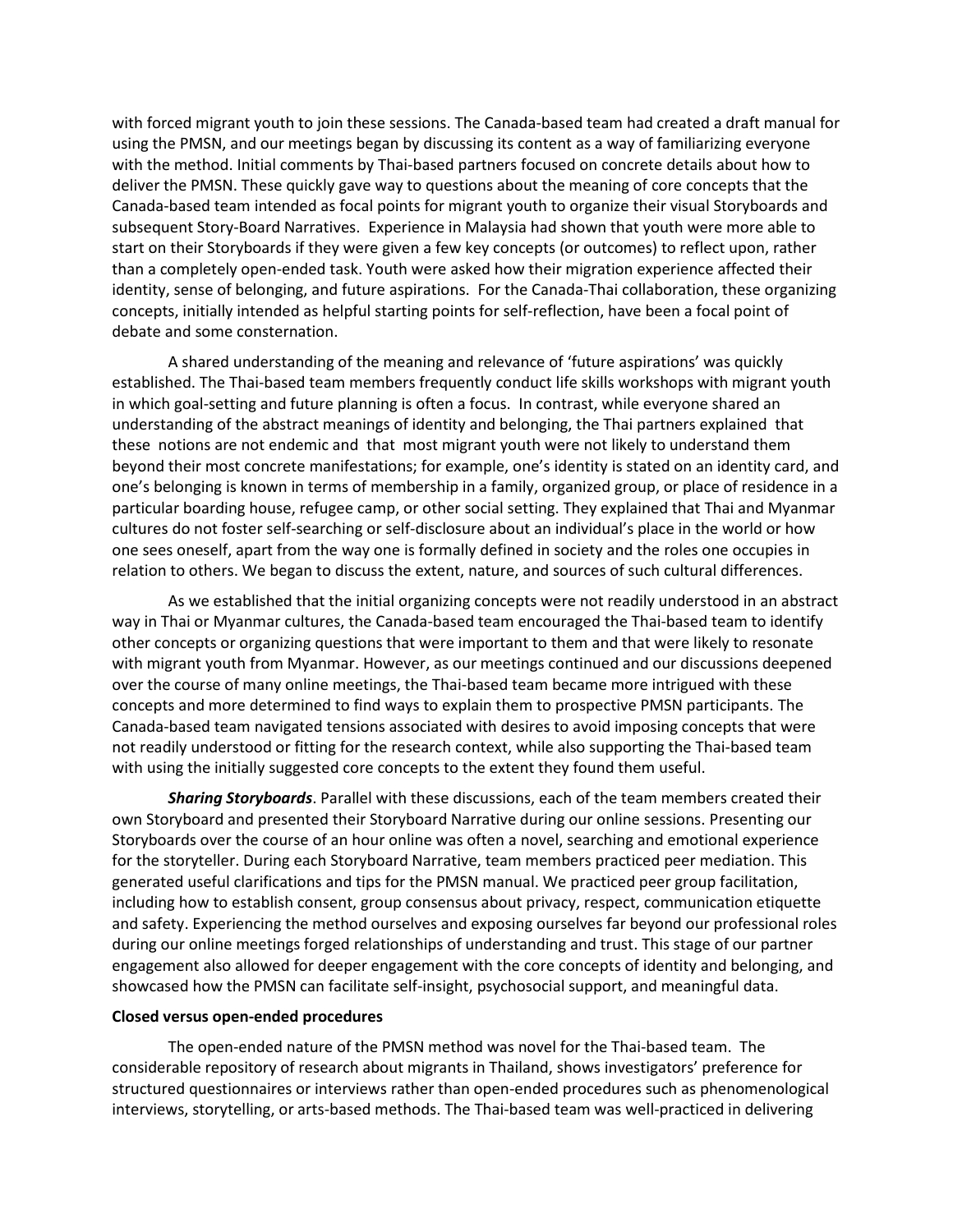workshops for migrant youth that asked them to anchor their personal characteristics in provided images such as a particular kind of animal or flower, and to consolidate their life history and depict steps towards their life goals in the form of a timeline. In contrast, using the PMSN, youth are given a blank poster paper or board, basic craft materials, and three or four stimulus questions, and asked to express how their migration journey has affected them using any imagery they wish and, ideally, taking as long as they wish. The open-handed approach to our partnership combined with our relatively unstructured, open-ended PMSN method might have been a first for Thai-based team members but it was well received. The partners invested significantly in thinking about how and with whom the method could be well suited and useful, and building their skills and confidence in using the method over an 18 month period.

The focus of the PMSN method on inviting youths' personal reflections and insight about how they had responded psychologically to forced migration was challenging in ways the Canada-based team had not anticipated, given how readily the idea of personal Storyboards and sharing personal stories of migration had been received by forced migrant youth in Malaysia. In an earlier phase of the research (Torok & Ball, 2021), forced migrant youth in Malaysia had taken their Story-Boards home to work on them, and had used a wide variety of provided and independently resourced materials to illustrate their experiences. They eagerly shared their stories in small peer groups that met several times and asked if they could continue working on their Storyboards after the project concluded. Most of these youth were from the Middle East and East Africa, whereas migrant youth recruited in Thailand were from Myanmar. The Thai-based team anticipated that an open-ended, arts-based approach aimed at selfinsight and self-disclosure would likely challenge migrant youth who had grown up in Myanmar and Thailand. The partners doubted that the psychological concepts of identity, home and belonging would be understood by most youth, explaining that the Thailand and Myanmar school systems do not encourage psychological exploration of the self. They opined that although the psychological exploration required to complete a Storyboard seemed desirable, the youth may not be able to generate sufficient content. They were concerned that youth would be reticent to draw anything freehand, since they were only used to copying provided images. Moreover, for practical reasons, they doubted they could meet with the same group of youth more than once. Finally, they expressed concern that an open-ended process with the potential for youth to plumb the depths of their often traumatizing migration experiences could elicit highly emotional content that the team in Mae Sot felt ill-prepared to handle, noting as well that there is no counselling service or other kind of social service support in the vicinity.

## **Adapting the method**

Responding to these concerns, building team skills for using the method, and adapting the procedure to fit the Thai context has been a journey taken over 18 months. The university-based team welcomed adaptation of the method in ways that were psychologically safe, culturally resonant, and practically feasible. Encouraged by this flexibility, the Thai-based team at Suwannimit Foundation has used the method cautiously, mostly in one-time workshop sessions lasting several hours, with youth from the same organization (e.g., the same school or boarding house) and therefore known to each other. They begin with ice-breaker activities, followed by presentation and explanation of each core concept (identity, belonging, future aspirations) which they ask the youth to write about before thinking about how they will depict their response on their Storyboard. In some gatherings, the team has asked the youth to prepare a timeline of their life, from before they migrated to the present, as a way to organize life events to represent visually on their Storyboard. This structured, supported approach has prevented highly emotional disclosures by participants, while offering an opportunity for youth to take stock of their life trajectories, key events they see as formative and sources of strength or support in their lives. As well, youth have been able to see, hear, and respond to the migration stories of their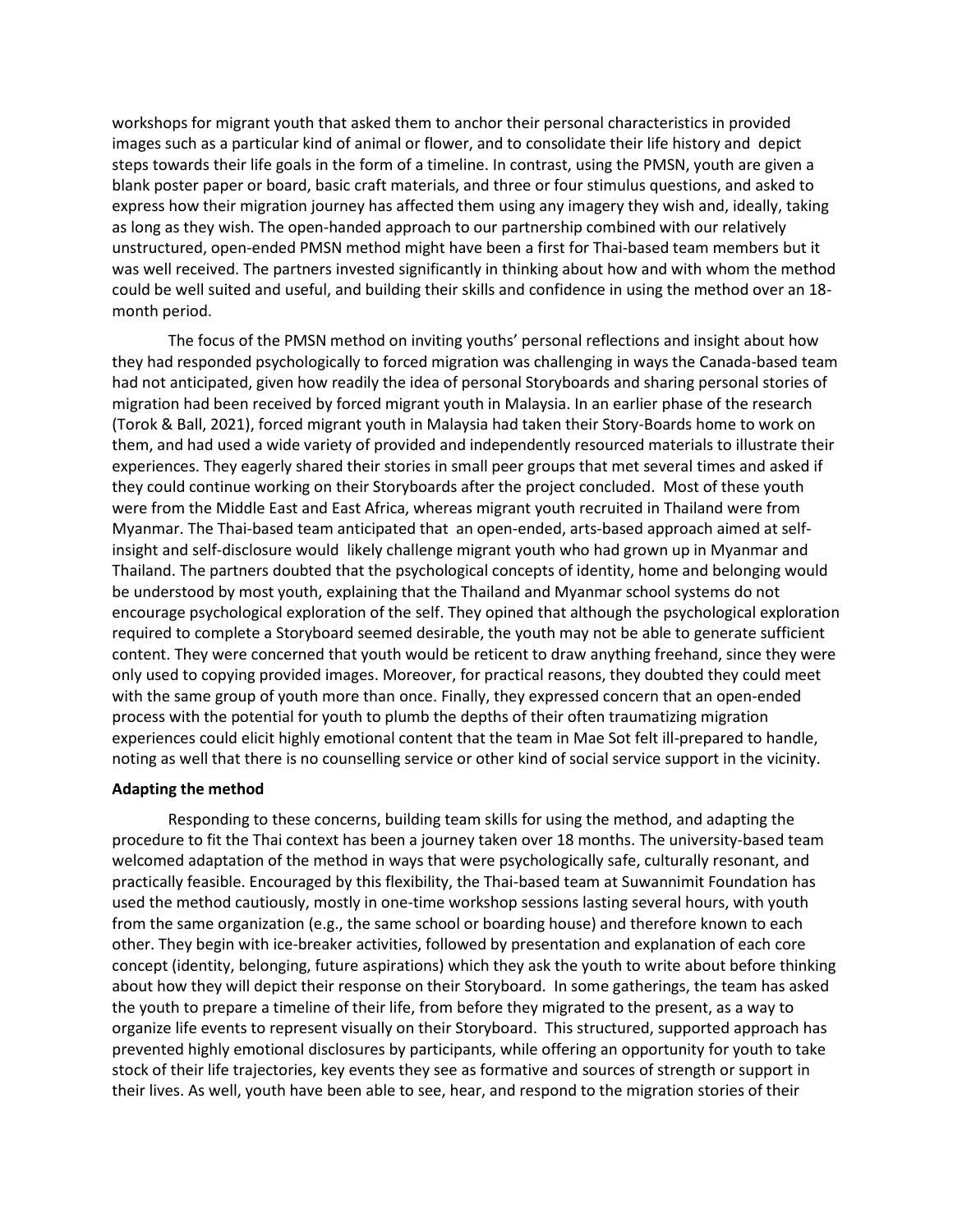peers in ways they may not have heard previously. Previous experience with this method has shown that the peer group context and peer mediation process can enhance youths' empathy for their peers and their sense of being seen and heard in ways that may increase psychosocial support (Torok & Ball, 2021). We also all agreed to refrain from referring to the PMSN procedure as 'arts-based' because of the connotative meaning of art as requiring fine art skills which most youth would protest they do not possess.

In contrast, two of our online meeting participants associated with migrant-serving organizations aligned with Suwannimit Foundation have used the method quite differently. In one instance, the team member gathered a group of migrant Burmese Muslim girls who were experiencing ongoing challenges with their migrant status and family life. As part of informed consent, the girls understood that participation meant that they would meet at least four times together and would be expected not only to share their own story but to listen and engage in peer mediation for other group members' stories. The girls completed the PMSN method over five sessions and asked if they could continue to meet together to continue to benefit from the strong psychosocial support generated by their project participation. The team member concluded that the method has provided a structured way for these girls to share deeply about traumatic events in their lives and ongoing struggles and had provided the non-profit organization a way to assess whether any of these girls were in immediate danger.

Another team member in our online meetings piloted the method online, with five migrant girls, unknown to one another, living in different places in Thailand and one in Myanmar. The project provided funding for each girl to top up their smart phone data plan, enabling them to keep their video on for the duration of four three-hour sessions. During the sessions, the girls shared their Storyboard narrative and engaged very actively in peer mediation. After each session, the Thai-based facilitator and the Canada-based team had a two-hour online debriefing session. This provided support for the facilitator and provided the Canada-based team with insights about youth migration experiences and about another way that the PMSN method can work. These girls also asked if they could continue to meet, and the facilitator has planned for at least one follow-up session. As well, the girls are going to meet with a newly formed group of younger, mixed gender migrant youth, to continue elaborating their own migration reflections and insights, and to hear the stories of migrant peers.

These varied adaptations of the PMSN procedure confirmed the readiness of the Thai-based partners to finding culturally fitting, emotionally manageable, practical approaches to using the method. All of the adaptations fulfill the agreed upon purpose of the grant-funded partnership project. For all of the iterations of the PMSN, the Thai-based team members have provided the Canada-based team with a photograph of each youth's Storyboard and either a summary or transcript of each youth's Storyboard Narrative, as well as the content of peer mediation.

For the Canada-based team, taking the project online and engaging in a more thoroughly participatory process than we had initially planned has meant being willing to let go of control over precisely how the PMSN method is conducted. For investigators who value fidelity to a prescribed data collection method or manualized counselling intervention, this lack of control could be perturbing. Yet this partnership seems to be doing precisely what was intended – supporting Thai-based migrant serving organizations to find fitting solutions to unmet psychosocial support needs of migrant youth.

#### **Authentic participatory research within our zones of proximal development**

Suwannimit Foundation and the other organizations involved in our project have experience with research teams from North America, Europe and Australia. Asked how our partnership work has compared with these prior engagements, the Suwannimit Foundation director expressed that typically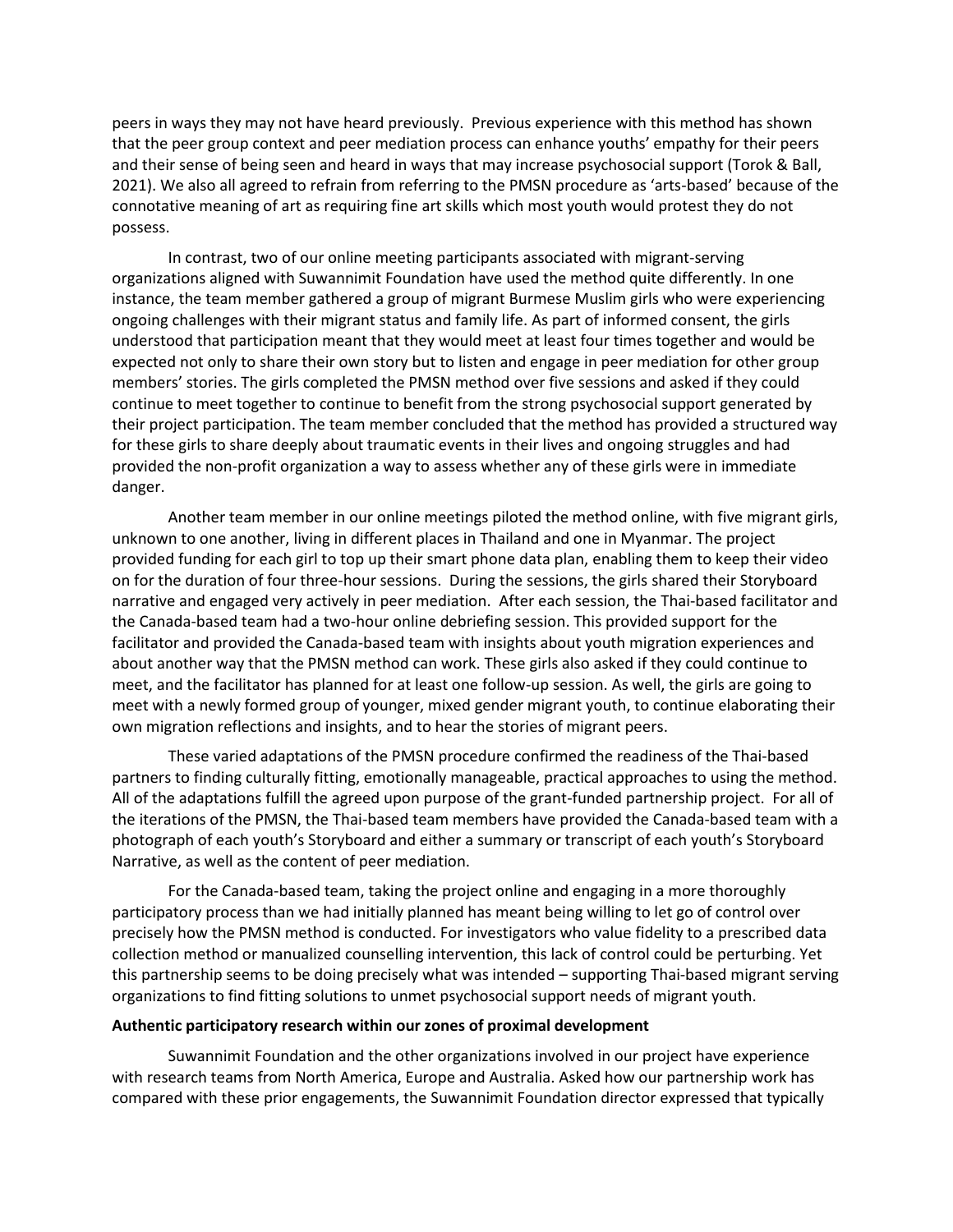research teams visiting Mae Sot tell Foundation staff what to do and their role is to collect data and hand it over to the visiting research team. In comparison, Thai team members have expressed that our partnership has involved more sustained communication and more reciprocal learning, with all team members encouraged to ask questions, give feedback and make suggestions. When discussing descriptors for the project, the director suggested we refer to it as 'participatory action.' Currently, the Thai-team members are continuing to try out the method in various ways with diverse groups of forced migrant youth to further explore the method's potential and to strengthen their capacity to use it after the project has concluded.

Vygotsky's concept of the zone of proximal development comes to mind as a way to understand how both the Thai and Canadian partners intuitively scaffold information about how the project fits and is working within our respective professional lives. In doing so, the partners maintain authentic engagement without imagining we are joining one another's' worlds, challenge each other just a tolerable amount, and incrementally build mutual understanding. While our online meetings are mainly work-focused, they always offer a chance to learn something new and to exchange news about how the pandemic common to all of us has affected our work on opposite sides of the Pacific.

Language proficiencies are another way that information is scaffolded. The Canada-based team members are effectively monolingual in English, while the Thai-based team members are multilingual, typically in Thai, Myanmar, Karen and English. The Canada-based team members typically simplify explanations to ensure comprehensibility for the Thai partners, while the Thai partners clearly have much more they could say if not for the Canadian partners' limited language capacity. Meeting each other in the ethical space that no one owns between knowledge and linguistic systems requires an intentional give and take and a strong will to succeed in order to achieve mutually valued outcomes.

*You'll never believe what happened……* has been a mantra of Jessica Ball's three decade program of community-engaged research. In the research reported here, we again found that a community-engaged collaboration among partners from different cultures and nations took a surprising turn right out of the gate as pandemic restrictions closed many doors.

We are discovering that our project is part of a cultural shift within community-based research (CBR), brought on by the Covid-19 pandemic, exploring how to forge meaningful partnerships online (see Hall et al., 2020 for review). CBR scholars similarly tasked with transitioning from in-person to virtual collaborations have reported that doing so has allowed for greater input from partners and enhanced flexibility with the research process (Marzi, 2021; Valdez & Gubrium, 2020). However, scholars also describe challenges particularly in lower resourced contexts, where stable access to internet and familiarity with technological devices may vary and limit the depth of the social relationships formed (Masri & Masannat, 2020; Strong et al., 2020). Forthcoming reports from our research will contribute to this burgeoning literature, expanding on the benefits, challenges, and tensions associated with forging international partnerships online.

As we approach the last few months of our partnership, we view our collaboration as advancing new pathways to a richer, mutually transformative engagement than our original project map had forecasted, and a better outcome in the form of a sustainable, locally fitting method to help meet the psychosocial support needs of forced migrant youth.

### **References**

Ball, J. (2020). An Arts-Based, Peer-mediated Story Board Narrative Method in Research on Identity, Belonging and Future Aspirations of Forced Migrant Youth. *Migration, Mobility, & Displacement, 5*, 83– 93